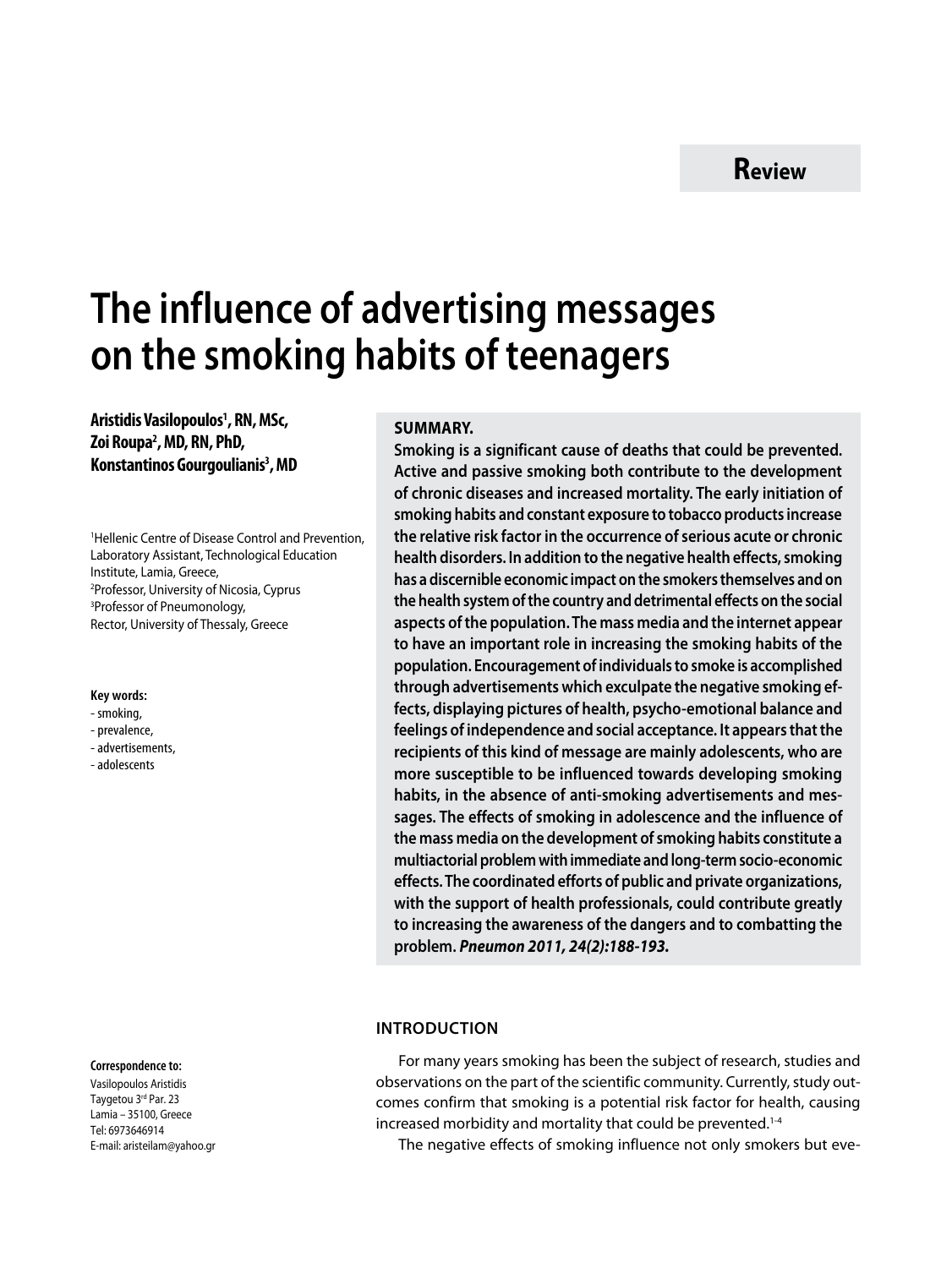ryone who comes in touch with tobacco and its final products, including the group of people called passive or environmental smokers.

The effects of smoking on health are related to the occurrence of both acute and chronic disorders. Smoking can affect almost all the systems in the body, and in many cases the disorders are irreversible. A multiplicity of studies have shown the complications of smoking during pregnancy, the the serious health problems and anomalies incurred by the infant.<sup>2,5-7</sup>

According to the World Health Organization (WHO) more than 4 million deaths recorded annually worldwide are related to smoking habits.<sup>8</sup>

It is estimated that in 2020, tobacco-related mortality will reach 10 million annually. In the USA is estimated that annually about 400,000 individuals die because of smoking and about 50,000 adolescents die of disorders related to exposure to tobacco products. It is estimated that about 6 million adolescent smokers will die in the future and 8.6 million will develop disorders caused by primary or secondary exposure to tobacco products.10

The mass media, the press and internet carry much of the responsibility. It is apparent that the direct and indirect advertisement of tobacco and the exculpation of addiction are the main focus of the commercial and advertising departments of the tobacco industry.

This multifactorial problem unites health professionals, socio-economic organizations and all those involved (e.g., anti-smoking organizations, education, family), in the configuration of a common strategy and policies for the limitation of the problem and subsequent improvement in the health of the population.

## **THE EPIDEMIOLOGICAL AND ECONOMIC APPROACH TO THE PROBLEM**

Smoking is associated with a number of diseases and disorders in the human. The exposure of children and adolescents in any way to tobacco products can cause a variety of diseases and could influence their psychosocial development.

According to the Centers for Disease Control and Prevention (C.D.C), in the USA<sup>1,2</sup> 19.5% of senior high school students (19.8% males and 19.1% females) are regular smokers. Daily almost 4,000 teenagers try smoking, of whom 1,000 become regular smokers.

A 2004 study reported by Rudatsikira on 27,727 adolescents found that 15.9% of the males and 15.3% of the females were regular smokers. Those adolescents who were living with a close family member who was a regular smoker had a probability of becoming regular smokers themselves double that of those living in an anti-smoking environment: OR =2.73, CI:95% (2.21-3.04). Those in close relationships with regular smokers develop a positive attitude towards smoking; the probability rate for those having one friend who was a smoker was OR=2.27, CI:95% (1.91-2.71) and for those with 2 smoker friends was OR =271, CI:95% (2.21-.,33).10

According to a similar WHO study in 2008, conducted in 140 countries on the effects and risk factors of smoking, adolescents were regular smokers at a rate of 9.5%. The highest rate (19.2%) was recorded in the European countries and the lowest in the East Mediterranean countries (4.9%). Rates of higher than 30% were recorded in countries such as Bulgaria, Chile, Colombia, the Czech Republic, and Latvia. A significant statistical difference was found between the smoking rates of male and female adolescents in countries in Africa, the East Mediterranean, South East Asia and the West Pacific, but not in Europe and America. Intent to develop smoking habits in the next year was indicated by 19.1% of the sample.11

In the 2009 review of Baska $8$  comparing the outcomes of a global study by WHO regarding adolescent smoking habits, it appeared that 22% of male and 17.8% of female adolescents were regular smokers. For male adolescents the highest rate was recorded in Georgia and the lowest in Montenegro, and in females the highest was in Bulgaria and the lowest in Armenia. About 4 in 10 male adolescents (37%) and 2 in 10 female adolescents had tried smoking before the age of 10 years. Among the non-smokers, 29.9% of the male and 35.8% of the female adolescents stated that they may smoke within the next year. Almost 8 in 10 (78.7%) schoolchildren are exposed to environmental smoking at home and 61.6% had at least one parent who was a smoker. In addition, 87.3% reported that they had been exposed to environmental smoking in public areas during the previous week.<sup>8</sup>

In Greece, in 2007, a study conducted by the National School of Public Healthe and the University of Thessaly showed that of 6,378 participating adolescents, 32.1% of the sample reported that they had tried smoking in the past, while 16.2% were regular smokers). One in 4 reported that they had tried smoking before the age of 10 years. About 1 in 5 non-smokers said that they probably will smoke within the next year, and 94.1% had been exposed to tobacco products in their domestic environment. Finally, 95% stated that they could buy tobacco products without restrictions.12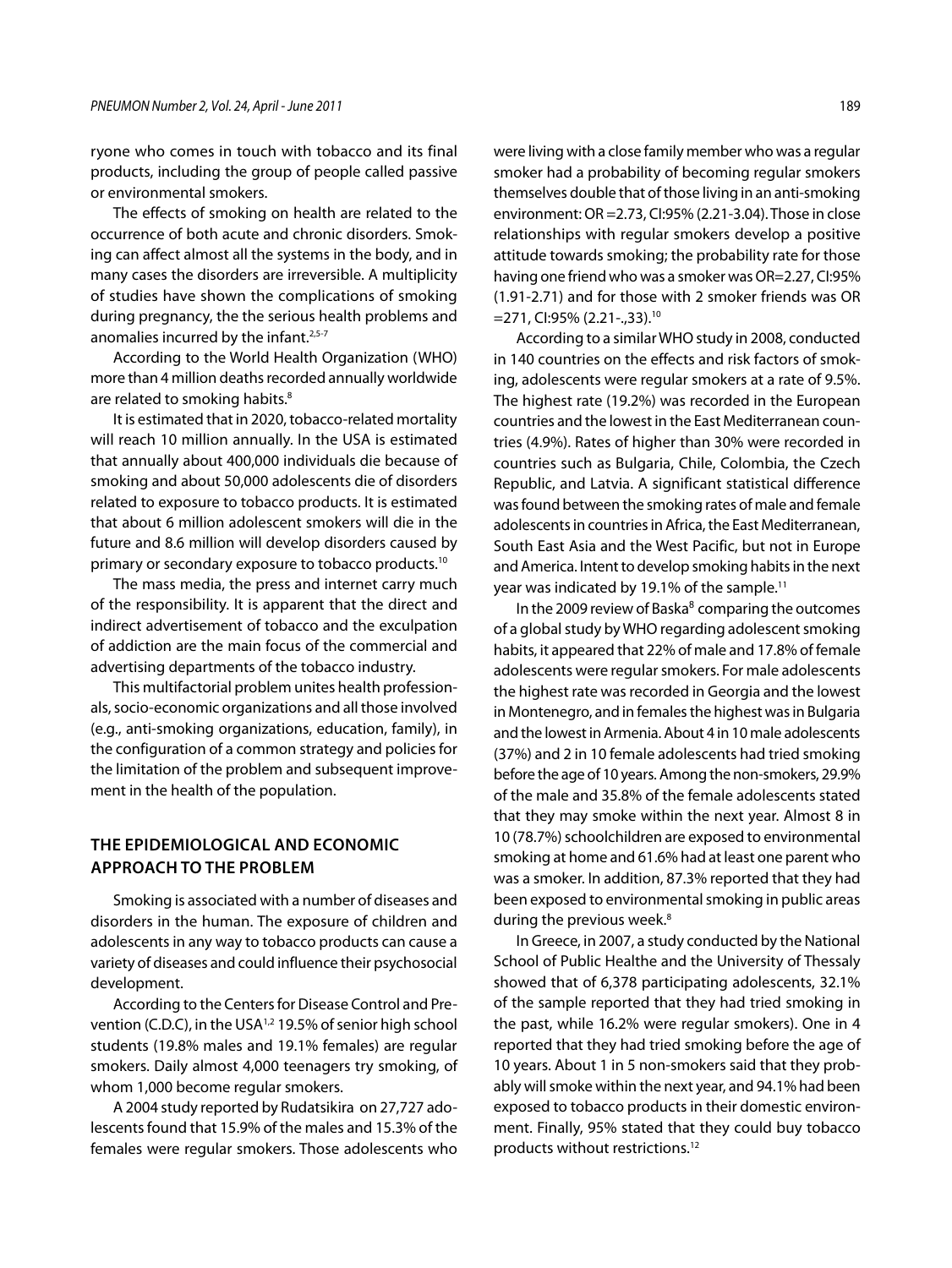In 2008 a study conducted by Arvanitidou in 15 senior high schools in Thessaloniki showed that the rate of smokers was higher in females (40.9%) than in males (34.5%). According to this study, the males started smoking at an earlier age compared to the females (12.7 years compared to 12.9 years), while the rate of those smoking more than 20 cigarettes daily was 81.2% in the male and 75% in the female adolescents.<sup>13,14</sup>

Of significance are the financial figures related to the use of tobacco and its products by adolescents. According to a study by Healthon, in 1997, adolescents consumed 890,000,000 packs of cigarette, at a cost of up to \$737,000,000. In 2002 this figure was reduced to 541,000,000 packs of cigarette, but the income increased to \$1.2 billion.<sup>15</sup>

Of great importance to interpretation of the role attributable to socio-economic restraints in the prevention of the problem of adolescent smoking is the outcome of the research by Decicca in 2008 in a study in the USA. According the researchers, one of the causes of the reduced rate of adolescent smokers (from 36.5% to 22%) was the price rise of a pack of cigarettes by an average of \$2.16

## **THE CONTRIBUTION OF THE MEDIA TO SMOKING HABIT PROMOTION**

It is a fact that adolescents spend a lot of their free time watching movies and TV and reading magazines. The exposure of adolescents to icons, or scenes with smoking-related items appears to have a positive influence on the development of smoking habits. Stockwell showed in 1997 that adolescents are influenced 3 times more strongly than adults towards developing smoking habits by their exposure to tobacco products in films and movies. In the USA a study showed that in a total of 20 best seller movies the watchers were exposed to smoking images at an average of 5 minutes per film, while antismoking messages were limited to 43 seconds per film. TV programmes also devote a small percentage to showing tobacco products or regular smokers.<sup>9,17,18</sup>

A study by Dukan, in 1997, demonstrated the strong contribution in promoting smoking habits of song lyrics and musical video clips. In the world renowned musical channel, MTV, 26% of the broadcast musical video clips highlight smoking habits.<sup>17</sup>

Magazines addressed at adolescents also have a serious role in the formation of adolescents' character and in promoting idols. Magazines with fashion and life style content promote smoking habits by illustrating models and VIPs who smoke.<sup>18</sup>

In recent years the rapid development of technology has induced great changes in the life style of adolescents. The ease of having a PC and internet access has created a different range of factors in the psycho-social development and education of children and adolescents. According a study by Lenhart et al, conducted in 2006, 91% of children aged 12-17 years used internet services, of whom 61% used them on a daily base. The most popular reported sites were those of social networks, at a rate of 55%.<sup>19</sup>

In 2004, according a research project published by C.D.C., 34% of junior high school and 39% of senior high school pupils reported that they were exposed to tobacco advertisement and had the opportunity to order cigarettes via internet.<sup>20</sup>

In 2009 Jenssen carried out a study recording exposure to tobacco via the internet, which showed that of the 1.2 million sites that were visited by the 346 participants, 8,702 (0.72%) had items regarding smoking, of which 4612 (53%) were social network sites. The smoking items on these sites were mainly in the form of reports or text, while 3% was in the form of images.<sup>23</sup>

# **THE INFLUENCE OF ADVERTISEMENTS ON ADOLESCENT SMOKING HABITS**

Advertisements inundate our society, via the mass media such as TV, radio, movies, outdoor signs, newspapers, magazines, posters, etc. It is calculated that the average American citizen watches 2.5 hours of TV programmes daily, while adolescents listen to music or radio for almost the same number of hours.<sup>9</sup> Internet has acquired for adolescents greater accessibility to a wide range of data. Whatever kind of entertainment or information adolescents choose, it is almost certain that they will be exposed to a variety of advertisements, many of which are related to smoking or anti-smoking activities.<sup>21</sup>

The tobacco industry has great experience in promoting its products. A test of the immediacy of advertisements is their acceptance by the target group at which they are addressed. An example that had general acceptance was the promotion in the market of "Light" cigarettes, with less tar and nicotine, giving the illusion of safety and clean smoking.8

During previous decades, just as in our days, tobacco products have a prominent place among advertisements of consumer products. The advertised tobacco products, together with clothing, footwear and equipment for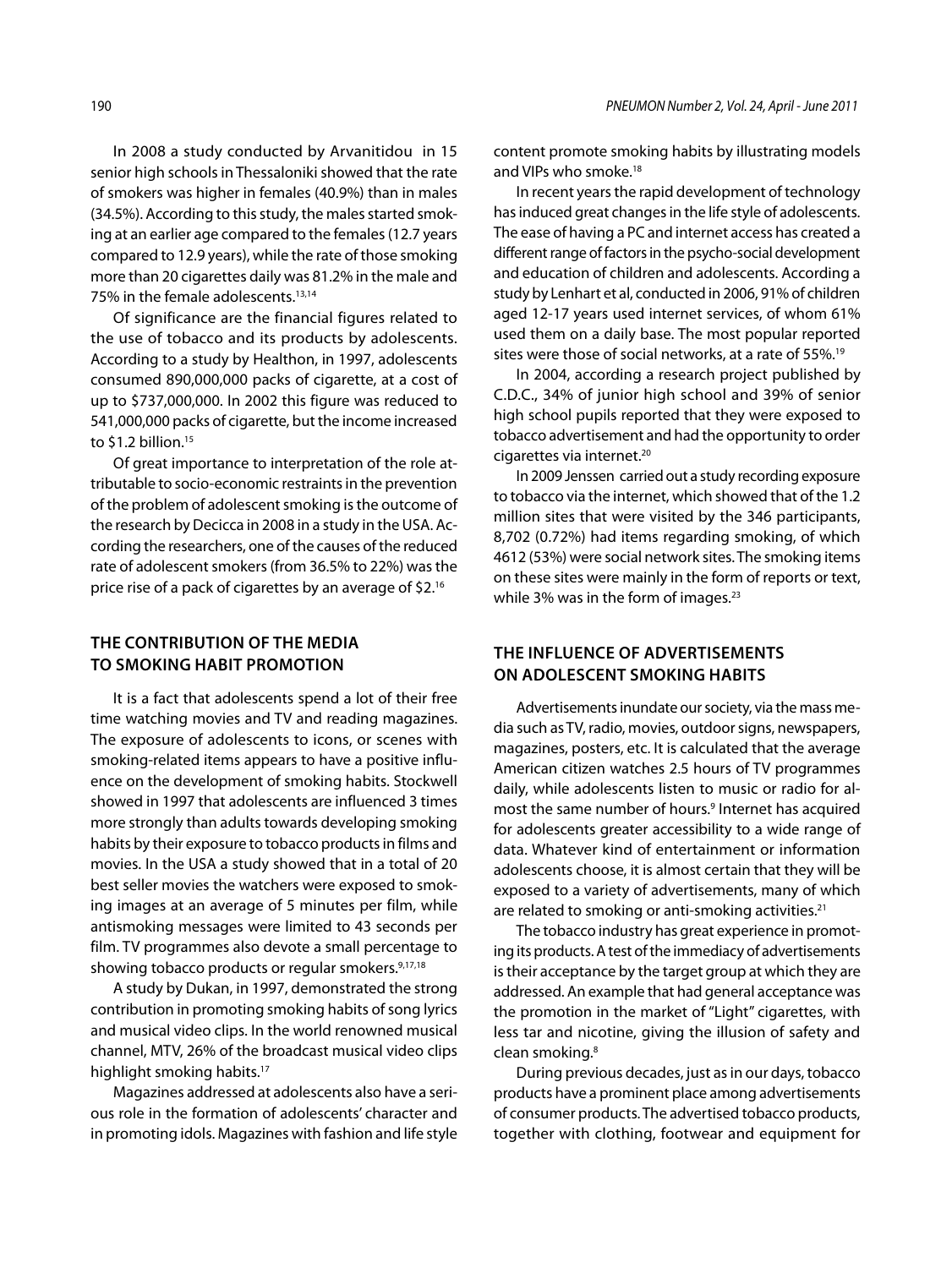outdoor activities appear to have a positive acceptance by adolescents.

The goal of tobacco advertisements is to inform the audience about their products, and at the same time present an attractive image, inducing admiration, curiosity, and humour, mainly among younger individuals. The commercial departments of the tobacco industry use the following tactics:

a) encouragement of younger people to experiment with cigarettes, b) promotion of daily (regular) smoking, c) discouragement of smokers from quitting their smoking habits, and d) encouragement of ex-smokers to restart smoking. The advertising efforts are adjusted according to the target group they are addressed at, the cultural background and the age and socio-economic status.8,16

The promotion of extreme models and the feelings of independence or maturity that are usually highlighted in tobacco advertisements apparently have an immediate influence on adolescents' life style.

A study by Pucci and Siegel in 1991 showed that adolescents who had items with a tobacco logo developed smoking habits; a high rate of them purchased cigarettes of the same brand.<sup>22</sup>

According to a study by Pollay, conducted in 2001, the advertisement of a tobacco product increases its commercial value and its sales traffic 3 times more effectively to adolescents than to adults.<sup>23</sup>

A study by William, conducted in 2002, showed that advertising campaigns of the tobacco industry influence the smoking habits of adolescents, inducing them towards smoking, while conversely anti-smoking messages appear to have no influence. According to this study the advertisements using images had influence in initiation smoking.<sup>24</sup>

A 2009 study by Tibor Baska showed that about 2 in 10 students (18.2%), in 25 European countries, reported possessing an advertising object with a logo of a tobacco company, and 10.9% had been offered and had accepted free cigarettes by a company. According this study Latvia had the highest rate (32.2%) in Europe of adolescents possessing an item with a logo of tobacco product, and Turkey had the lowest rate (10.1%). Free cigarettes were offered to adolescents at a rate of higher than 20% in Poland, Serbia and Montenegro.8

In Greece in the same year a pilot study by Vardava showed that 30%of a sample of 95 young people aged 12-19 years had been offered free cigarettes by a tobacco company, as advertising and promotion of its products.25

# **USEFULNESS AND DEGREE OF INFLUENCE OF ANTI-SMOKING ADVERTISEMENTS oN INITIATION OF SMOKING**

As an effort to control and restrict the smoking habits of the population, the government of the USA in 1990 started the broadcast of TV commercials with anti-smoking content and style. Up until 2002 more than 35 countries have participated in such efforts, with major information campaigns and financial resources from the state budgets and money from special tobacco charges.<sup>15,28</sup>

The main framework of these messages has been the encouragement of smokers to quit smoking and the discouragement of adults and adolescents from developing smoking habits.

Almost 10 years after the first anti-smoking efforts, Sherry Emery<sup>28</sup> attempted to investigate the acceptance by adolescents of anti-smoking advertisements. They showed that an average exposure to at least 1 anti-smoking advertisement during the preceding 4 months assisted in comprehending the negative effects of smoking: OR= 1.25, CI:95% (1.11-1.42), and reduced the intention of smoking in the future: OR= 1.43, CI:95% (1.17-1.74) and the probability of becoming a regular smoker in the future: OR= 0.74 CI:95% [0.63-0.88).

Anti-smoking advertisements could contribute positively to a decrease in adolescent smoking habits. According to Pechmann,29 advertisements which highlight the negative effects of smoking while showing the social dimensions of the problem are considered more effective.

Other scientists report that better results are achieved by promoting advertisements with an emotional appeal to the effects of passive smoking. The use of live images of the negative effects of smoking appears to have a positive influence in achieving the goal of reducing smoking in adolescence.

A comparative study by Wakefield<sup>30</sup> was conducted in 2003 in 3 countries (the USA, Australia and Britain) to monitor the influence of anti-smoking advertisements, projecting 50 commercial spots. No significant difference was found relating adolescent smoking habits to the promotion of anti-smoking messages. According to scientists a joint effort by the 3 countries with simultaneous promotion of specific messages could achieve positive results. Ensuring the necessary financial resources and outlining a common policy could bring significant results in the reduction of adolescent smoking habits, especially in countries with common sociocultural characteristics.

During the period 2000-2003 Shah $31$  carried out a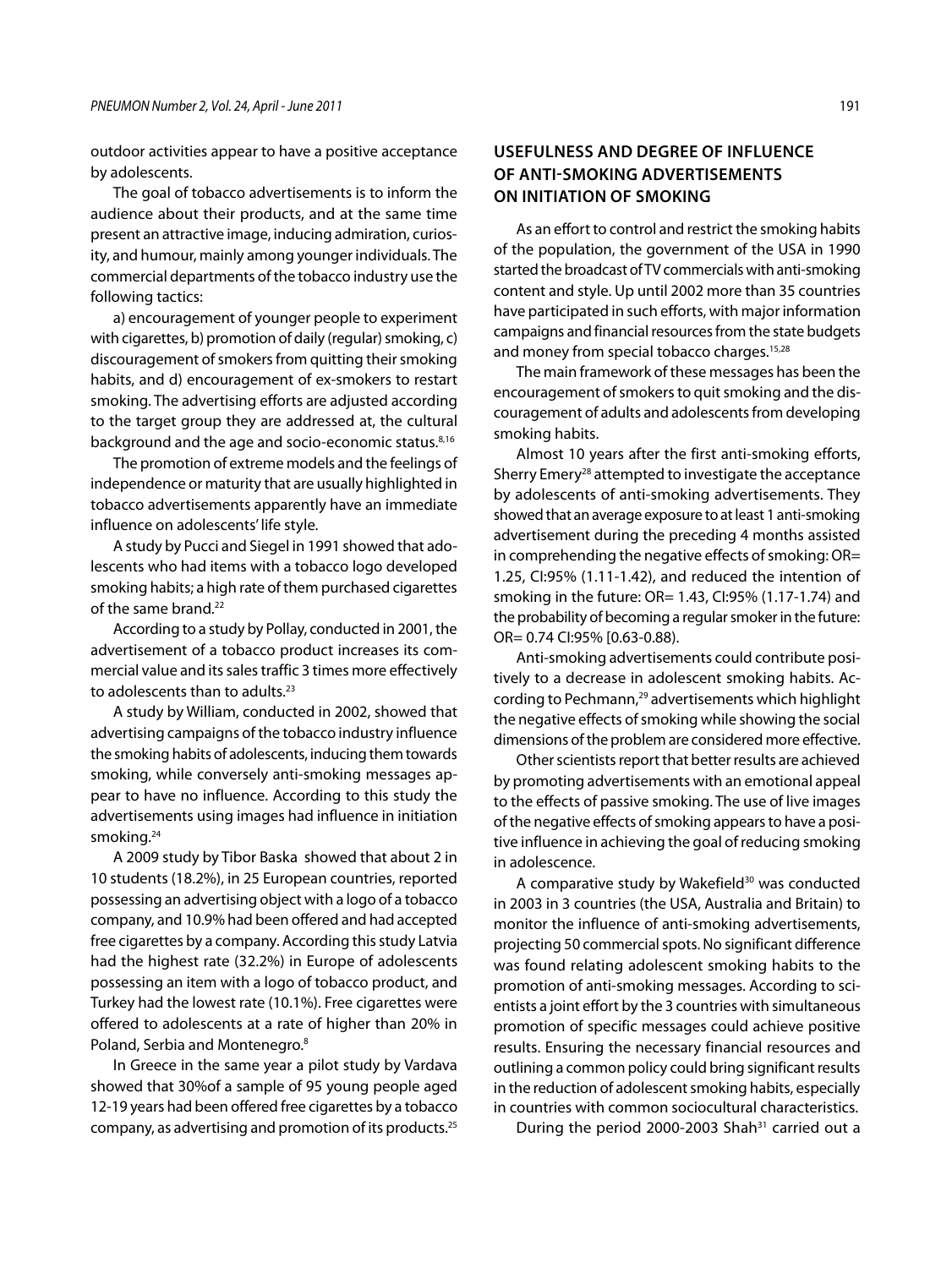study on the influence of anti-smoking advertisements and adolescent smoking habits. The results suggest that the anti-smoking campaigns have a protective influence regarding the initiation of smoking. The probability ratio for a student to become regular smoker was significantly lower if he was exposed to anti-smoking advertisements the last 30 days: OR= 0.89, CI95% (10.81-0.98) for males, and OR=0.79, CI95% (0.69-0.90) for females.

The exposure to trademarks of cigarettes during sports events and TV programmes increases considerably the probability of smoking: OR=1.37 (CI:95% [1.26-1.48]) for males and OR=1.19 CI:95% (1.07-0.33) for females.

The probability ratio for smokers compared to nonsmokers regarding the acceptance of free cigarettes offered by a supplier or a tobacco industry was OR=2.62 CI:95% (2.37-2.89).

## **CONCLUSIONS-PROPOSALS**

The high rate and the increased influence of smoking in adolescence is recorded in every research project and study. It is obvious from both the bibliography and practical experience that commercials play an important role in the promotion of smoking behaviour. The initiation of smoking is often related to the influence and immediacy of advertisements. The promotion of anti-smoking advertisements, with the simultaneous restriction of advertising of tobacco products, could contribute decisively to restraining the problem.

Health professionals on their part, with joint efforts in health educational projects, could promote anti-smoking messages and anti-smoking advertisements addressed at both adolescents and adults.

The state should maintain a strict legal framework that could protect adolescents from smoking behaviour and from the promotion of smoking advertising, at the same time encourage the introduction of anti-smoking programmes.

The continuing scientific research on smoking and its effects on adolescents assists significantly in the evaluation and possible redesign and implementation of smoking prevention programmes. Overcoming the current problems caused by the smoking habit, and especially discouraging the smoking of tomorrow's citizens, as illustrated by the efforts of other researchers and by ourselves, is very difficult but not impossible. Concerted efforts must be made by the relevant stakeholders to harness the results of all the investigations.

## **REFERENCES**

- 1. Center for Disease Control and Prevention. Tobacco use among high school students – United States 1997 Jama 1998;279:1250- 1251.
- 2. Center for Disease Control and Prevention. States –Specific prevalence of cigarette smoking among adults and children's and adolescents' exposure to environmental tobacco smoke-United States 1996. MMWR 1997;46:1038-1043.
- 3. Jarvelaid M. Adolescent tobacco smoking and associated psychosocial health risk factors. Scand J Prim Health Care 2004; 22.
- 4. Tyc LV, Handley W, Crocket C. Predictors of Intentions to use tobacco among adolescents survivors factors. Journal of Pediatric Psychology, 2001;26:117-21.
- 5. Becklake RM, Ghezzo H, Ernst P. Childhood predictors of smoking in adolescence: a Follow up study of Montreal schoolchildren. CMAJ 2005; 173:377-79.
- 6. Loukopoulou A, Vasiliou M, Behrakis P. Interventions for smoking cessation during pregnancy. Pneumon 2011; 24: 66-76.
- 7. Avlonitou Ι, Samartzis L, Rigopoulou A, Frageskaki F, Behrakis P. Evaluation of smoking habits of students at Athens Medical School. Pneumon 2003; 16:314-321.
- 8. T Baska, WC Warren, Baskova M, Jones RN. Prevalence of youth cigarette smoking and selected social factors in 25 European countries: findings from the global youth Tobacco Survey. Int J Public Health 2009; 54:439-445.
- 9. Wakefield M, Flay B, Nichter M, Giovino G. Role of the media in influencing trajectories of youth smoking. Society for the study of addiction to alcochol and other drugs. 2003 Addiction, 98;79-103.
- 10. Rudatsikira E, Muula SA, Siziya S. Current cigarette among inschool American youth: result from the 2004 National Tobacco Survey. International Journal for Equity in health 2009;8:10.
- 11. Warren WC, Jones RN, Peruga A, et al. Global Youth Tobacco Surveillance, 2000-2007. MMWR 2008; vol.57.
- 12. Kyrlesi A, Soteriades ES, Warren CW, et al. Tobacco use among students aged 13-15 years in Greece. The GYTS project. BMC public Health 2007; 8:3.
- 13. Sichletidis L, Tsiotsios I, Chloros D, Gavriilidis A, Kottakis I. The prevalence of smoking in high-school students in Northern Greece. Pneumon 2005; 18:99-104.
- 14. Arvanitidou M, Tirodimos I, Kyriakidis I, Tsinaslanidou Z, Seretopoulos D, Dardavessis T. Cigarette smoking among adolescents in Thessaloniki, Greece. Int J Public health 2008; 53:204-207.
- 15. Healton C, Farelly CM, Weitzenkamp D, Lindsey D, Haviland ML. Tob Control 2006; 12:103-106.
- 16. P Decicca, D Kenkel, A Mathios, Y-J Shin, J-Y Lim. Youth smoking, cigarette prices and anti-smoking sentiment. Health Econ 2008; 17:733-749.
- 17. Stockwell TF, Glantz SA. Tobacco use is increasing in popular film. Tob Control 1997; 6:282-4.
- 18. Amos A. Style and image Tobacco and alcohol images in selected style and fashion magazines, 1992; London UK health Education Authority.
- 19. Lenhart A, Madenn M. Social networking websites and teens: